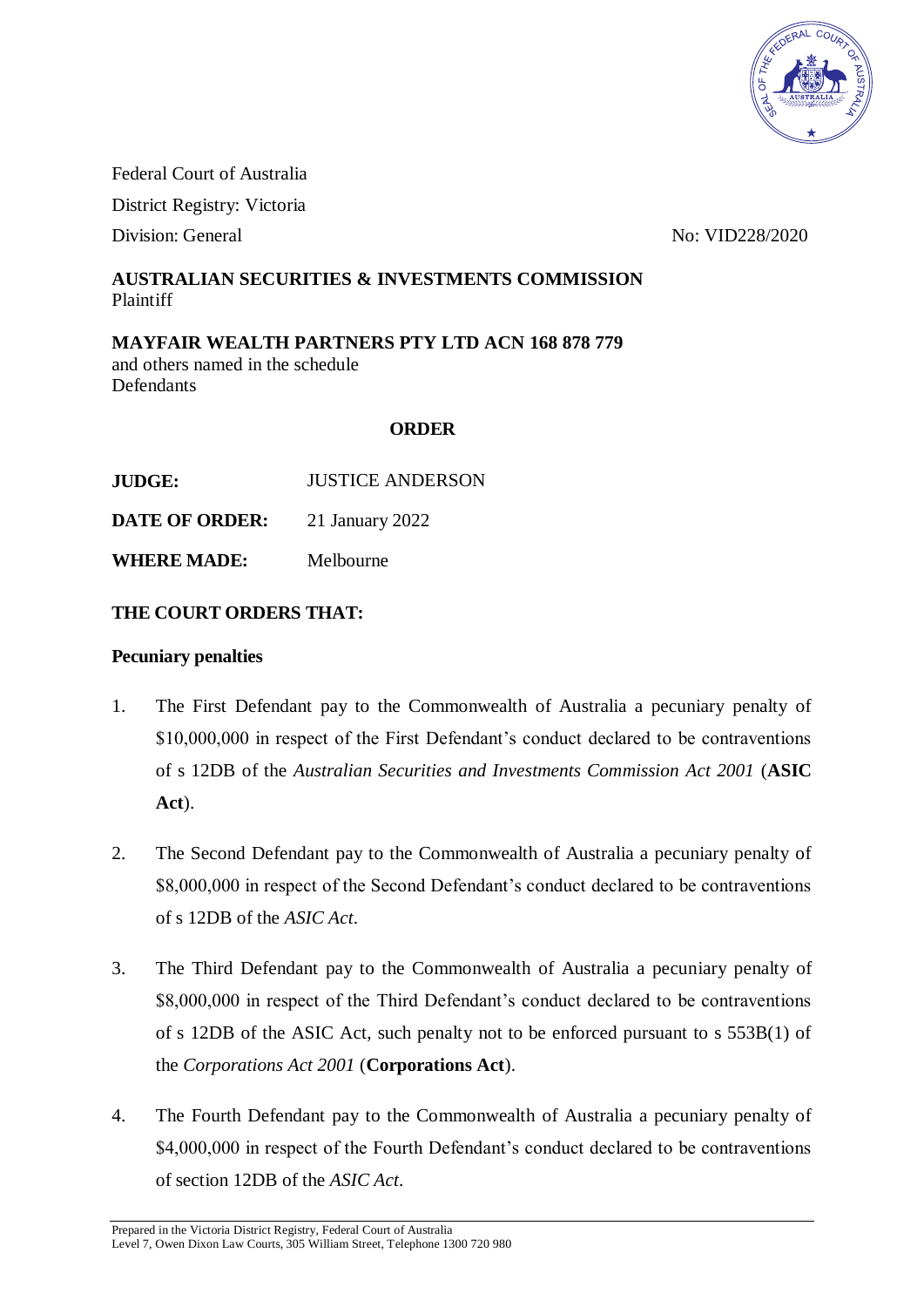

### **Adverse publicity orders**

- <span id="page-1-0"></span>5. Pursuant to section 12GLB(1)(a) of *ASIC Act*, within 30 days of the date on which this order takes effect, the First, Second and Fourth Defendants, jointly and severally, publish, at their own expense, a notice in the terms set out in Annexure A (**Notice**):
	- a. On the website [https://www.mayfair101.com,](https://www.mayfair101.com/) ensuring that the Notice:
		- i. Appears immediately upon access by a person to the home page of the website, at the top of the page without having to scroll down, under the heading, *"Misconduct Alert: The Federal Court of Australia found Mayfair Wealth Partners Pty Ltd, Online Investments Pty Ltd, M101 Nominees Pty Ltd and M101 Holdings Pty Ltd engaged in misleading or deceptive conduct, and made false or misleading representations in advertisements for its M+ Fixed Income Notes and M Core Fixed Income Notes*"; and
		- ii. Is not removed for 6 months from the date on which this order takes effect;
	- b. In an email to be sent to each of their email list subscribers as at the date of this order, and to each investor in the M+ Fixed Income Notes or M Core Fixed Income Notes who has provided an email address; and
	- c. In the following newspapers in no less than 8 point font:
		- i. Australian Financial Review;
		- ii. Cairns Post;
		- iii. Courier Mail;
		- iv. Townsville Bulletin;
		- v. Sydney Morning Herald;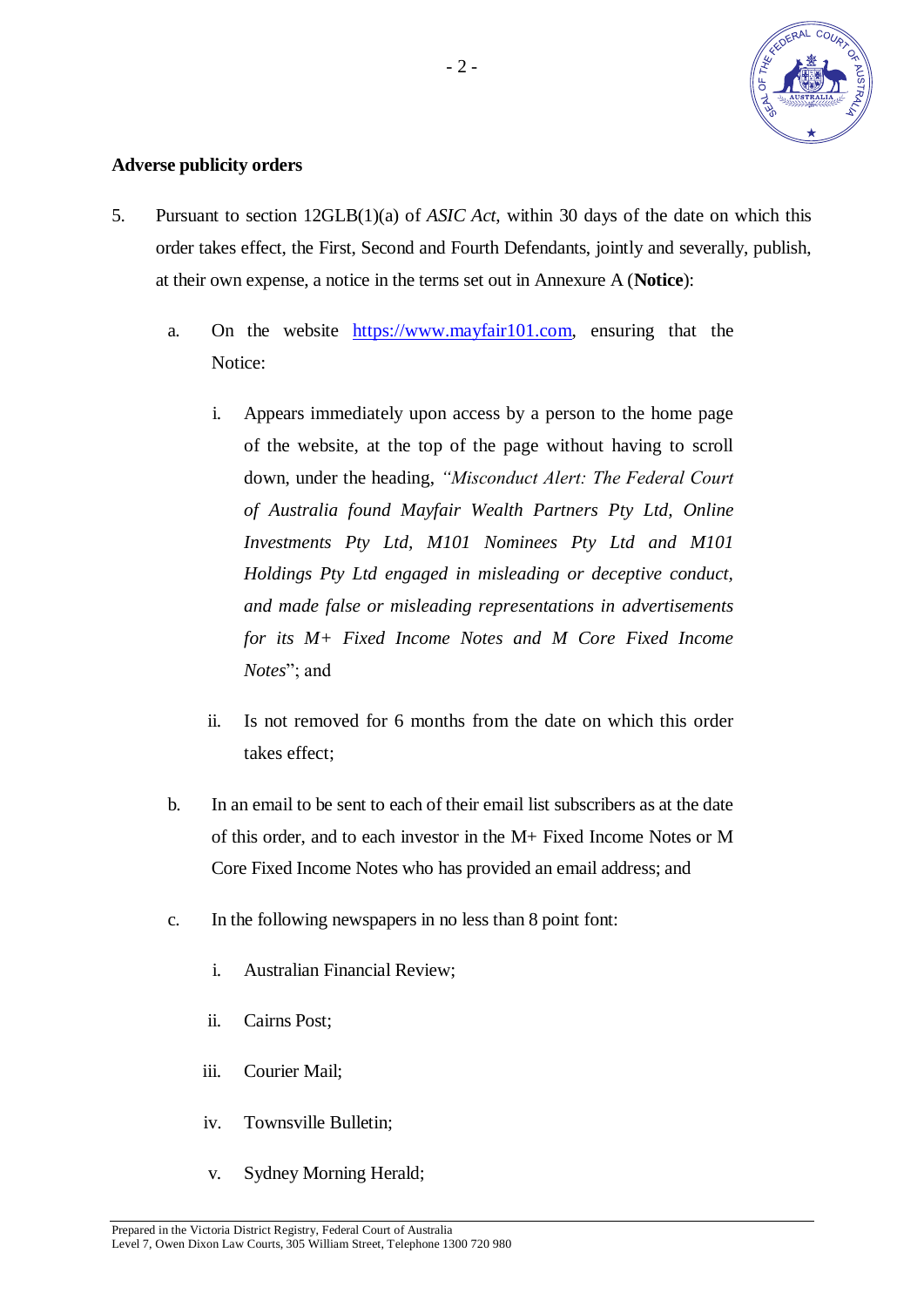

- vi. The Herald Sun;
- vii. The Australian; and
- viii. The West Australian.

#### **Injunctions**

- 6. Pursuant to section 12GD(1) of the *ASIC Act* and sections 1101B and 1324 of the *Corporations Act*, the First, Second and Fourth Defendants are restrained from using any of the following phrases in any advertising, promotion or marketing by those defendants:
	- a. "bank deposit", with the exception of statements to the effect that the products are not, and are not comparable to, a bank deposit;
	- b. "certainty", with the exception of statements to the effect that the products lack certainty;
	- c. "fixed term", with the exception of statements to the effect that the products are not, and are not comparable to, fixed term investments;
	- d. "term deposit", with the exception of statements to the effect that the products are not, and are not comparable to, a term deposit; and
	- e. "term investment", with the exception of statements to the effect that the products are not, and are not comparable, to a term investment.

#### **Costs**

7. Costs are reserved.

#### **Stay**

- 8. The operation of this order in respect of a Defendant is stayed until the later of:
	- (a) the date which is 29 days after the date of this order, and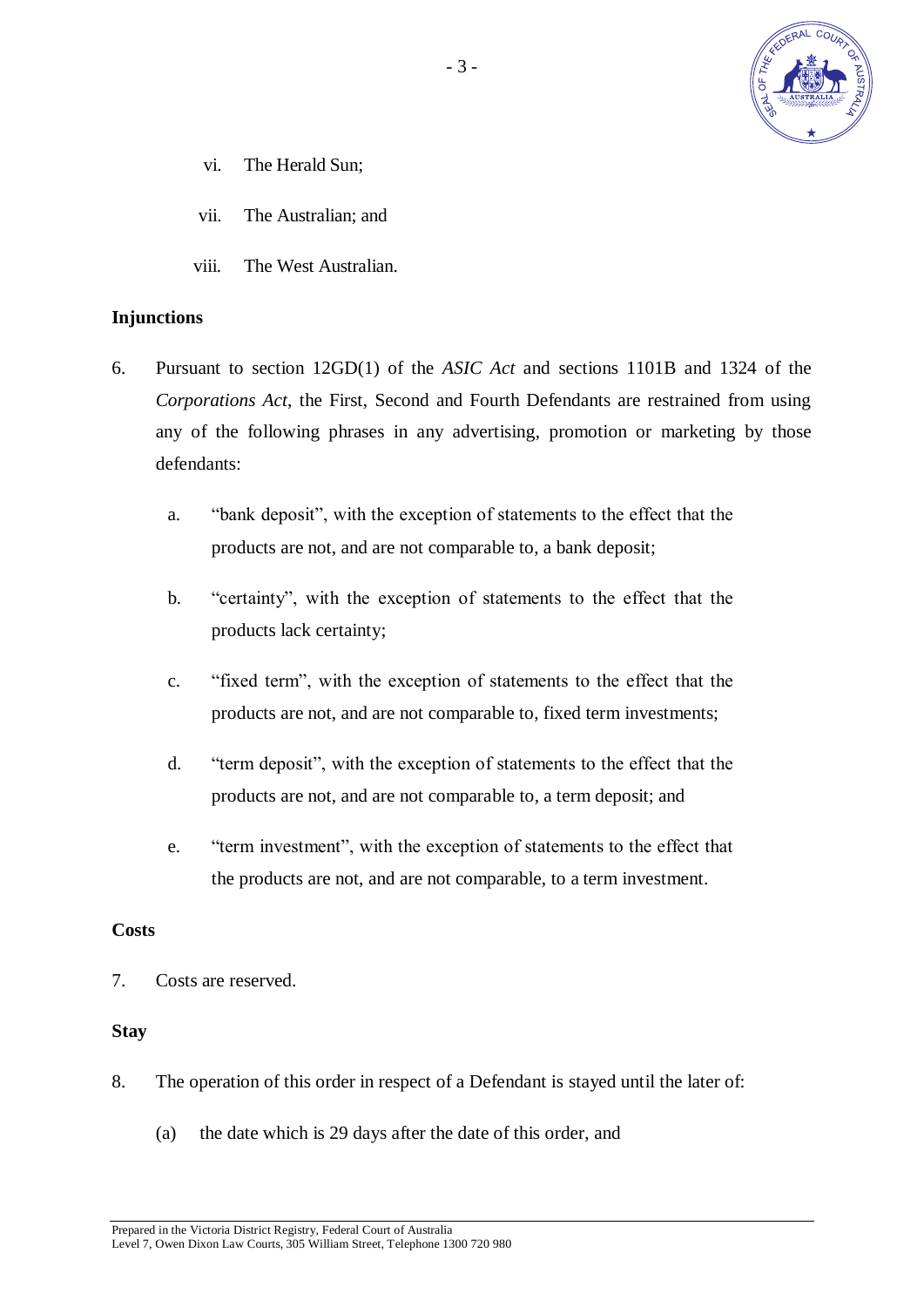

(b) if within 28 days of the date of this order the Defendant lodges an appeal from this order, 29 days after the date on which the appeal is finally determined or a further order of the Full Court of the Federal Court of Australia is made.

Date that entry is stamped: 21 January 2022

Sia Lorges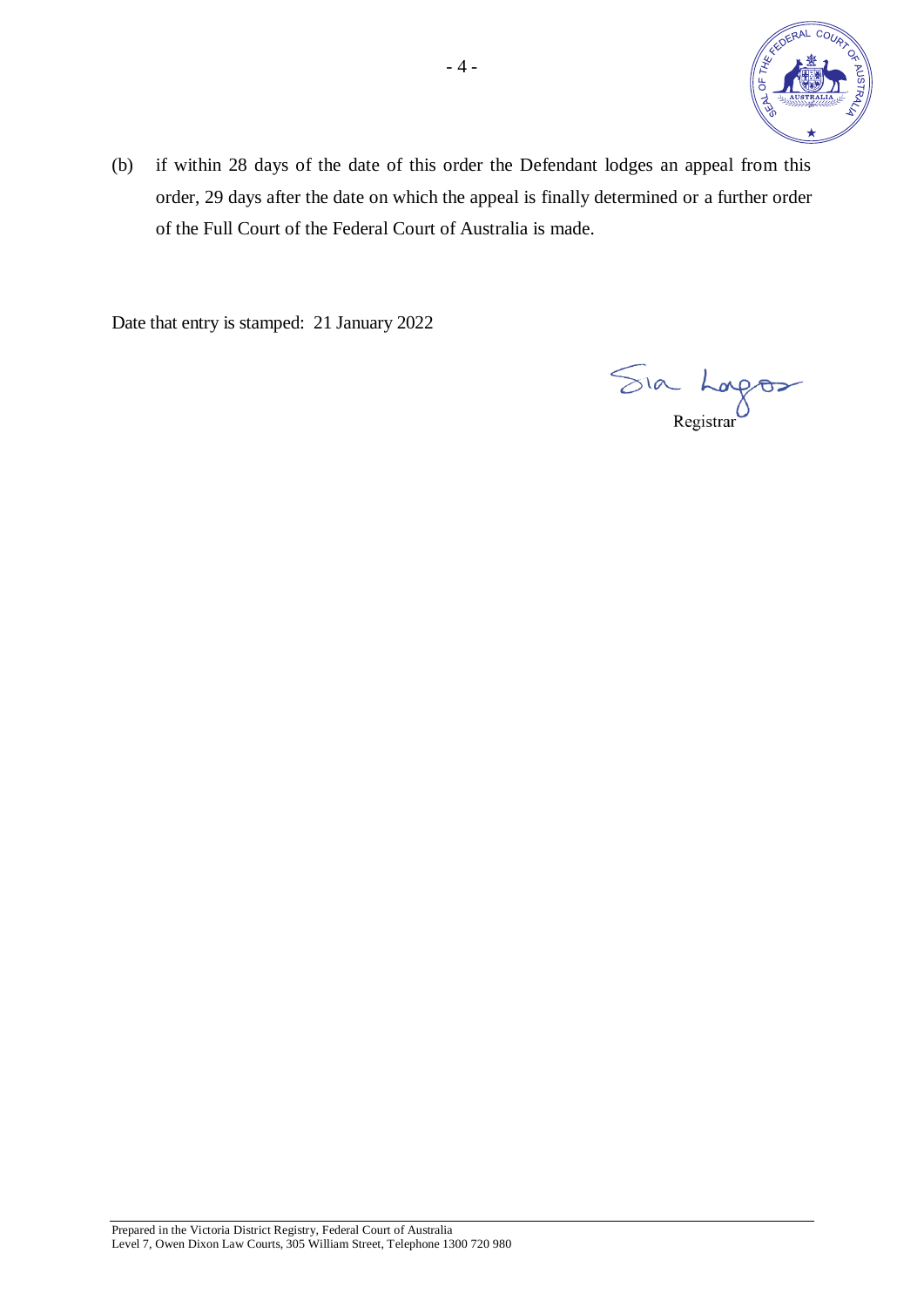

# **ANNEXURE A**

# **MISCONDUCT ALERT**

# **Ordered by the Federal Court of Australia**

On [date], Justice Anderson of the Federal Court ordered Mayfair Wealth Partners Pty Ltd to pay a penalty of \$10 million, Online Investments Pty Ltd to pay a penalty of \$4 million, and M101 Nominees Pty Ltd (in liq) and M101 Holdings Pty Ltd to pay a penalty of \$8 million each, for making false or misleading representations to investors in the M+ Fixed Income Notes and M Core Fixed Income Notes (**Notes**) that:

- The Notes were comparable to, and of similar risk profile to, bank term deposits, when the products exposed investors to significantly higher risk than bank term deposits;
- The principal investment would be repaid in full on maturity, when investors might not receive capital repayments at maturity because Mayfair could extend the time for repayment for an indefinite period of time;
- The Notes were specifically designed for investors seeking certainty and confidence in their investments and therefore carried no risk of default, when there was a risk that investors could lose some, or all, of their principal investment; and
- The M Core Fixed Income Notes were fully secured financial products, when they were not.

During 2019 and 2020, M101 Nominees and M101 Holdings raised approximately \$126 million from investors in the Notes. Redemptions have been frozen since March 2020, and interest payments have been frozen since June 2020. M101 Nominees is in liquidation.

The Court ordered Mayfair Wealth Partners, Online Investments and M101 Holdings to publish this Misconduct Alert.

### *[for para [5\(](#page-1-0)a)&(b) (website/email) only]:* **Further information**

For further information, visit ASIC's media release [here].

See the Court's judgment [here].